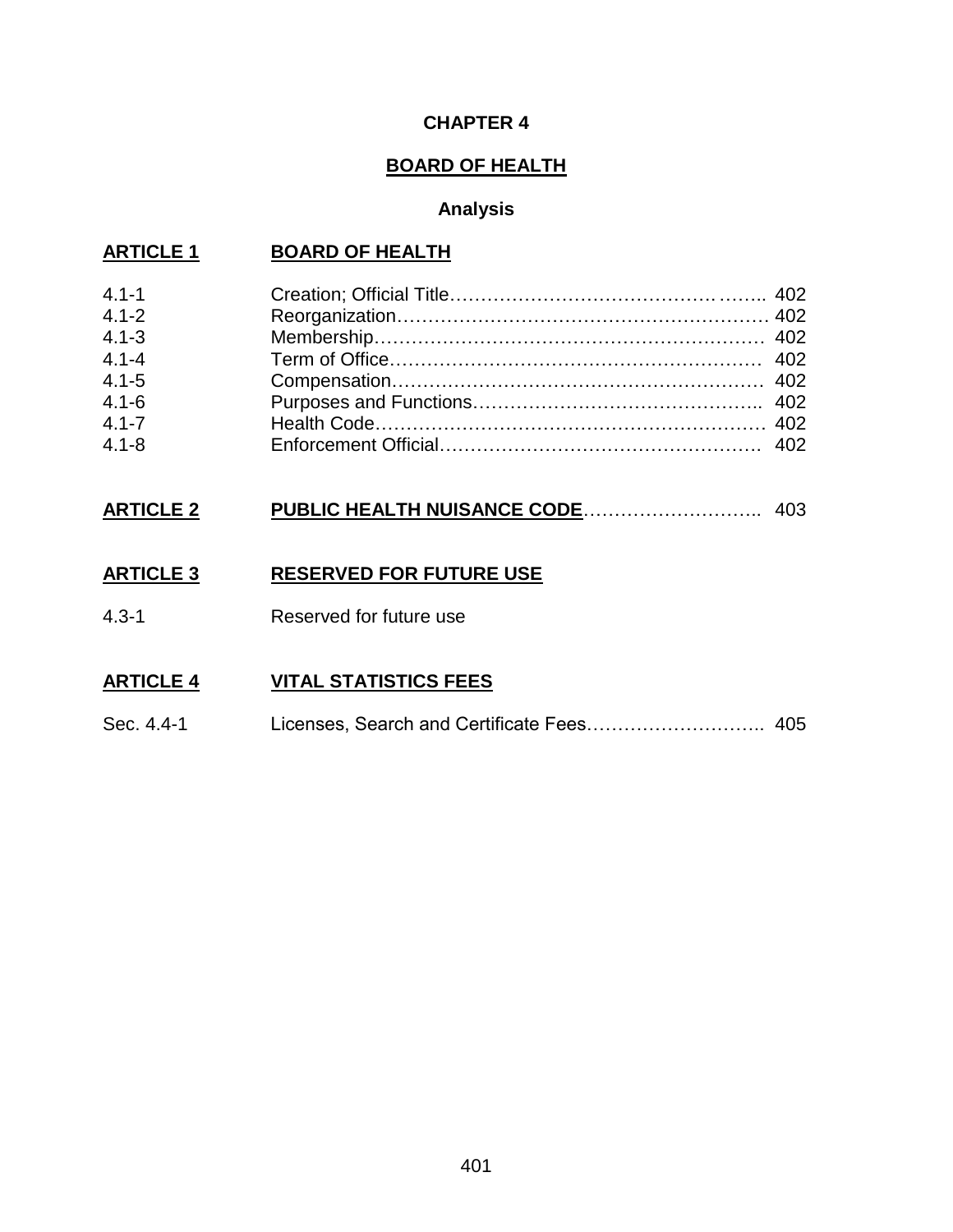# **ARTICLE 1 BOARD OF HEALTH**

#### **Sec. 4.1-1 CREATION; OFFICIAL TITLE**

There shall be and is hereby created a Board of Health to be known as "The Township of Pennsville Board of Health"

#### **Sec. 4.1-2 REORGANIZATION**

The Board of Health shall reorganize annually, which Reorganization meeting shall take place on the Tuesday before the third Thursday of the month of January.

## **Sec. 4.1-3 MEMBERSHIP**

The Board of Health shall consist of five members, all of who shall be members of the Township Committee. The members shall select a President, Vice President and Secretary.

## **Sec. 4.1-4 TERM OF OFFICE**

The term of the members of the Board of Health shall be for a period of one year commencing on January 1 and ending December 31.

#### **Sec. 4.1-5 COMPENSATION**

All members of the Board of Health shall serve without compensation for their services.

## **Sec. 4.1-6 PURPOSES AND FUNCTIONS**

The purpose of the Board of Health shall be to monitor and regulate the public health within the Township of Pennsville.

#### **Sec. 4.1-7 HEALTH CODE**

In accordance with the provisions of NJS 26:3-67, et seq, the Public Health Nuisance Code of New Jersey (1953), approved by the New Jersey State Department of Health on September 16, 1953, with the exception of 2.1(a) and (b) is hereby adopted as the Health Nuisance Code of the Township of Pennsville, a copy of which code is on file in the office of the Municipal Clerk and is available for public inspection.

#### **Sec. 4.1-8 ENFORCEMENT OFFICIAL**

This Chapter shall be enforced by the Township Health Officer, which individual shall be appointment annually by the Township Committee of the Township of Pennsville for a term of one year, and who shall be paid in accordance with the Township's salary ordinance.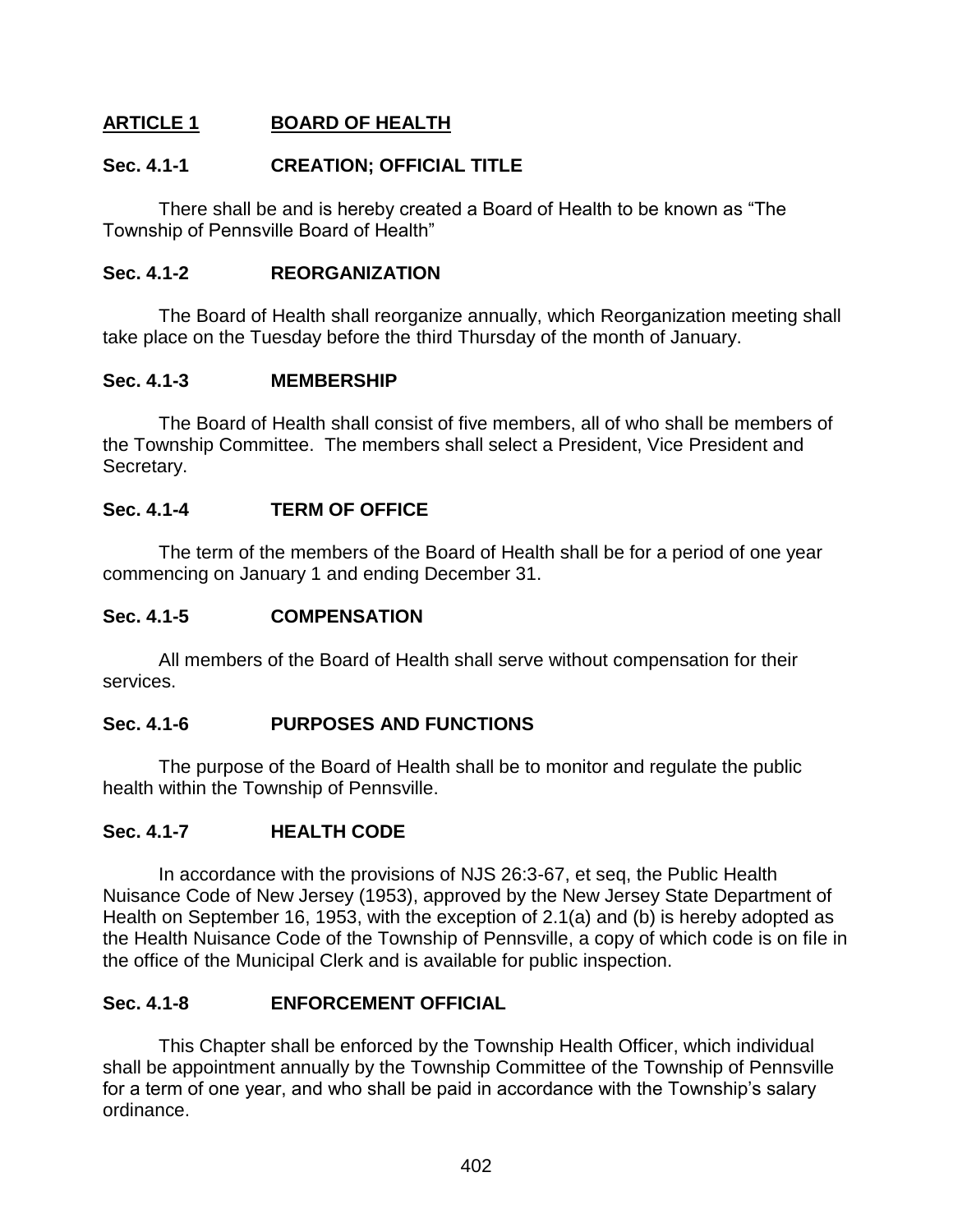## **ARTICLE 2 PUBLIC HEALTH NUISANCE CODE**

- **Sec. 4.2-1** A code defining and prohibiting certain matters, things, conditions or acts and each of them as a nuisance prohibiting certain noises or sounds, requiring the proper heating of apartments, prohibiting spitting in or upon public buildings, conveyances or sidewalks, authorizing the inspection of premises by an Enforcing Official, providing for the removal or abatement of certain nuisances and recovery of expenses incurred by the Board of Health in removing or abating such nuisances and prescribing penalties for violations is hereby established pursuant to Chapter 188, Laws of 1950. A copy of said code is on file with the Secretary of this Local Board of Health and in the Township Clerk's Office.
- **Sec. 4.2-2** The said code established and adopted by this ordinance is described and commonly known as the "PUBLIC HEALTH NUISANCE CODE OF NEW JERSEY (1953)
- **Sec. 4.2-3** Three of copies of the said **"PUBLIC HEALTH NUISANCE CODE OF NEW JERSEY (1953)"** have been placed on files in the office of the Secretary of this local Board of Health and will remain on files there for the use and examination of the public.
- **Sec. 4.2-4** Any person who violates or neglects to comply with any provision of this ordinance or code established herein or notice issued pursuant thereto, shall upon conviction thereof be liable to a penalty of not less than fifty dollars (\$50.00) nor more than five hundred dollars (\$500.00) for each violation.
- **Sec. 4.2-5** All ordinances, codes or parts of same inconsistent with any of the provisions of this ordinance and the code established hereunder are hereby repealed to the extent of such inconsistency.
- **Sec. 4.2-6** In the event that any section, article or clause of this code shall be declared unconstitutional by a court of competent jurisdiction such declaration shall not in any manner prejudice the enforcement of the remaining provisions.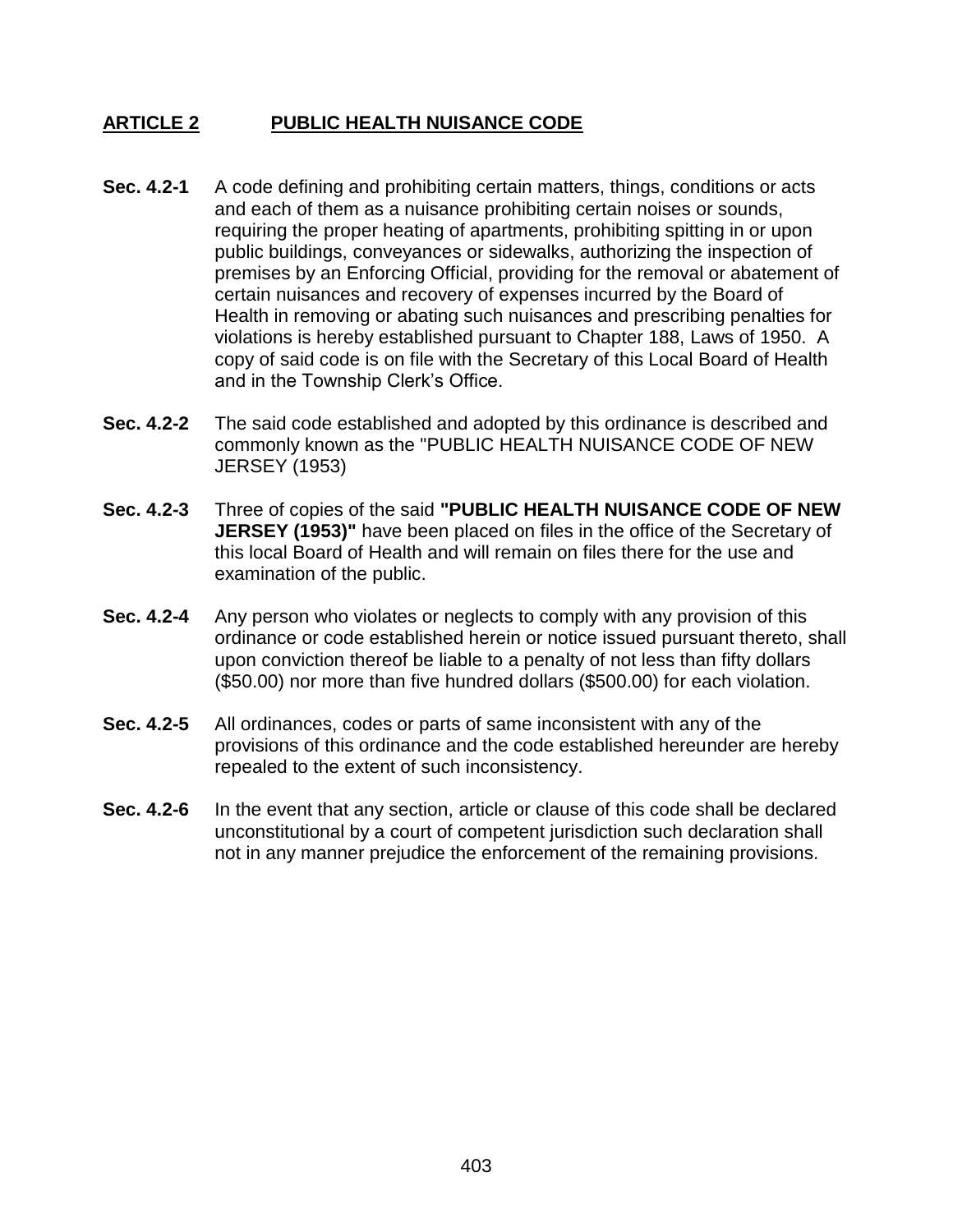# **ARTICLE 3**

Reserved for future use.